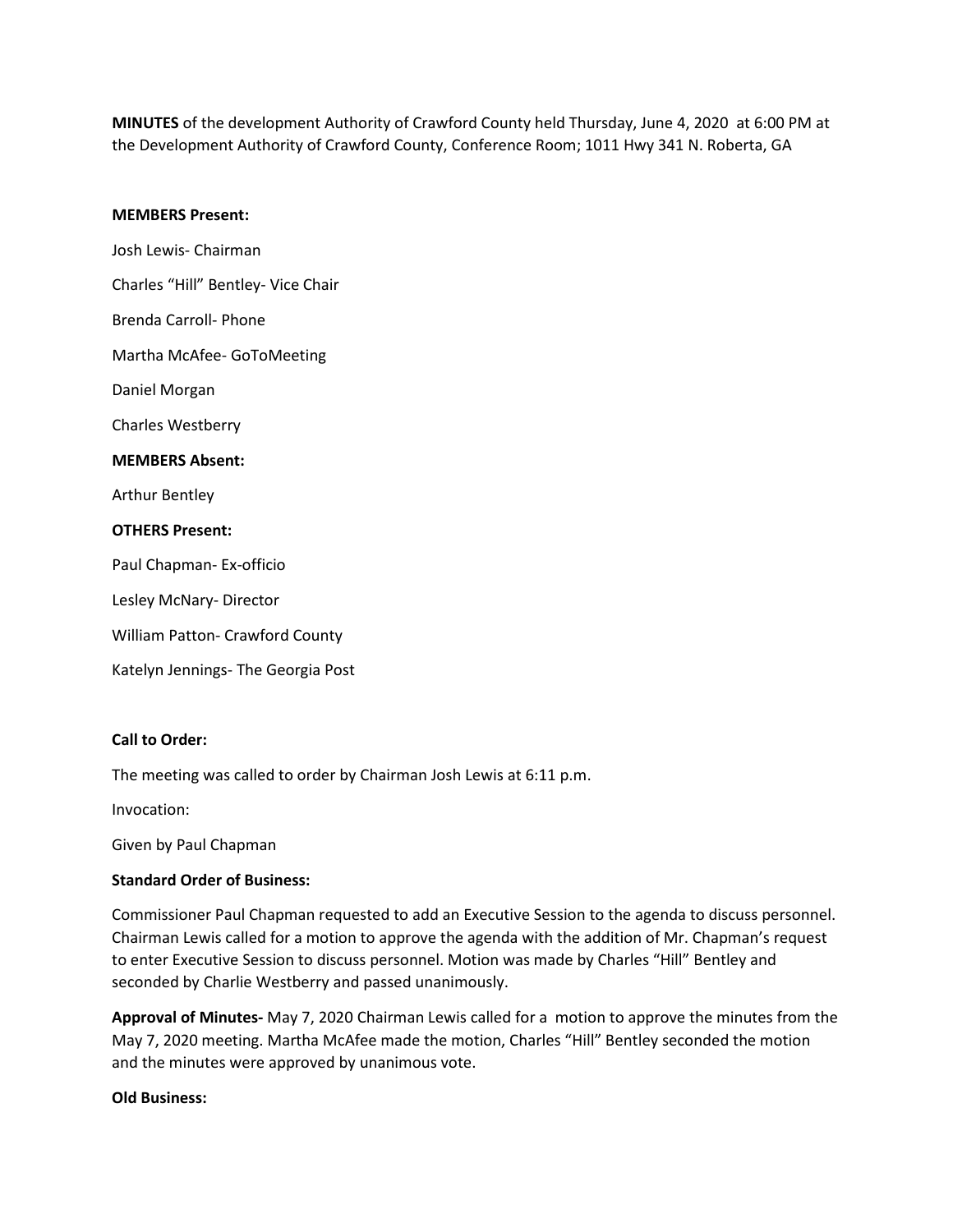**Check Signers-** Charlie Westberry told the board he was concerned that his personal information had been compromised as the bank documents printed for the purpose of adding additional signers included personal information for himself and other board members. Westberry felt compelled to file an incident report with the Sheriff's office in the event fraud occurs in the future. Westberry had copies of part of the documents with him and had blacked out members' identifying information and said he had retained the original documents. Westberry stated he had spoken to Steve Davis former manager for Georgia Community Bank and was told Robin Rushing would likely lose her job over the handling of the documents. Westberry held up and shared with board members a copy of the authorization to add additional signers that was signed by Arthur Bentley- who is an authorized signer. Other board members said they were aware of the document as the board had previously voted to add both Charles "Hill" Bentley and Daniel Morgan to the authorized signers. As of this meeting, the original bank documents remain unsigned in the possession of Westberry.

Lesley McNary updated the board members on their options concerning adding additional signatories to the Authority's bank accounts. McNary stated she had contacted Amy Boyer for options that the board had should Charlie Westberry & Brenda Carroll continue to withhold their signature to allow for additional signers to be added. McNary told board members they may open a new account, at a new bank, with new signers provided a majority of the board voted to do so.

Georgia Community Bank has prepared a resolution as well as the documents to add additional signers to the account and each of the seven board members will need to personally stop in at the bank and sign the resolution and the document to add the additional signers. Charlie Westberry and Arthur Bentley will continue to sign checks until Brenda Carroll returns from St. Simon's. Upon Brenda's return Charles "Hill" Bentley and Daniel Morgan will be added as additional check signers.

**Bradbury Logistics-** Lesley McNary advised the board that a payment in the amount of 9,000 had been received from Bradbury Logistics and had been submitted to the county for deposit to the county RLF account. The payment allows Bradbury Logistics to begin immediate production of their product. Per the agreement, presented by Howard Harper of Bradbury Logistics, 4 full time positions will be created by July 1, 2020 and the 9,000 payment will delay the "lease termination" until July 15, 2020 allowing Bradbury Logistics time to fill their current order and get into production status.

**Kruger Solar-** Lesley McNary advised the board the Kruger Solar project is running ahead of schedule and all documents and agreements had been heard and signed off by the appropriate boards.

# **New Business:**

**Olin-640 Warehouse-** The board discussed and approved the following repairs for the Olin Warehouse located at 640 Industrial Park Rd. The metal plates at the docks need removed and reinforced, Ken Smith quoted the job at the price of 2289.00 with Mr. Chuck Langford making the repairs. New awnings were approved with a quoted price of 2800.00 which includes awnings and installation. Ken Smith arranged the repair and the work will be completed by Mr. Hester with no charge from Ken Smith. The pothole repairs were approved at the rate of 600.00 and the work was performed by Johnny Searcy. The roof repairs were openly discussed amongst the board as well as the two quotes received. The first quote was received by Choice Roofing in the amount of 4930.00 and the second quote was received by J.B. Talton in the amount 1572.00.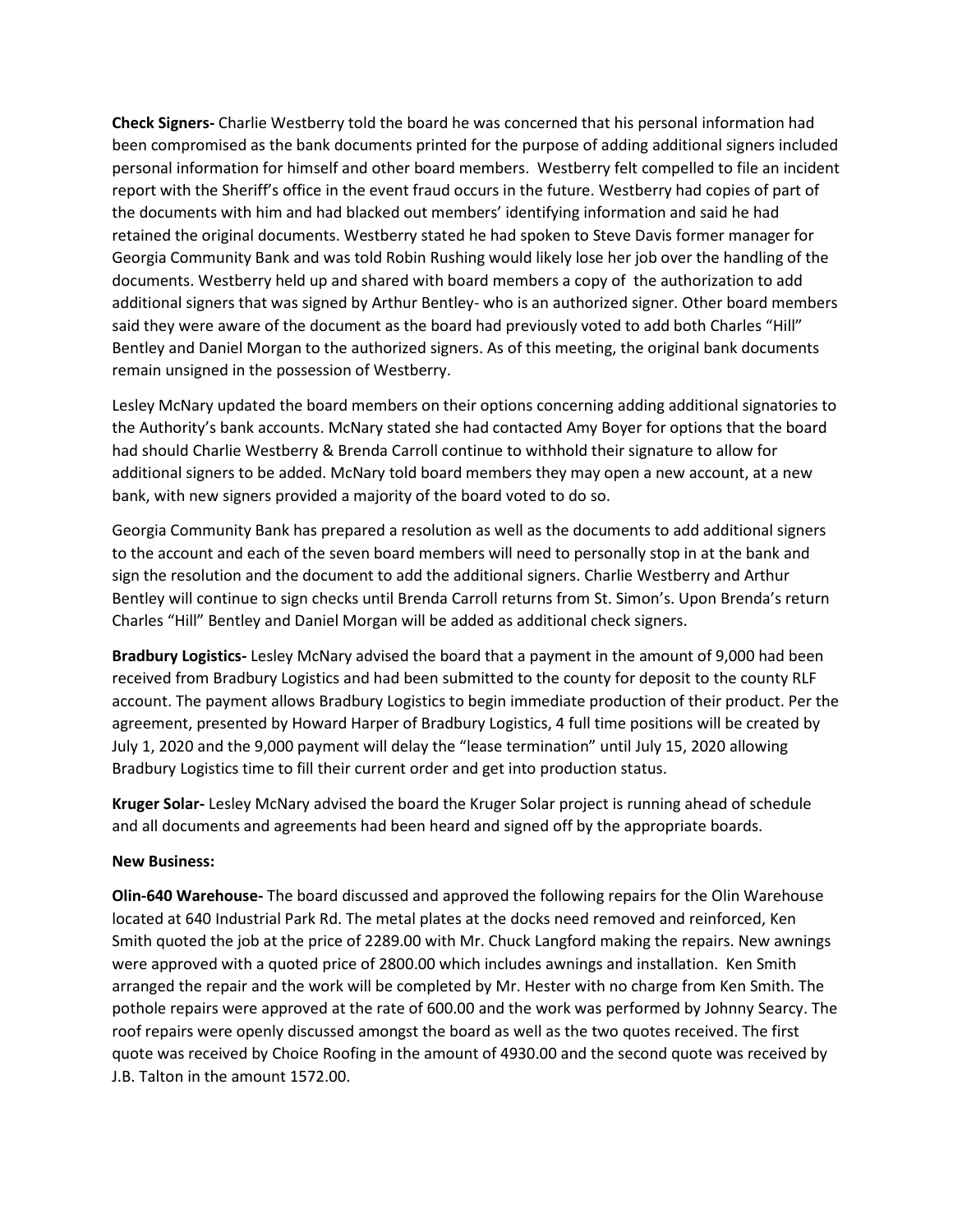Mr. William Patton (Crawford County) spoke on behalf of the work performed by Choice Roofing for the county and expressed to the Board that the roofing issues the county had been dealing with had ultimately been addressed by Choice Roofing.

The board asked Lesley McNary to gather additional bids for the roof repairs and hold a called meeting to open and award bids. McNary will reach out to additional contractors for bids and will schedule a called meeting upon submission of all bids.

**Legal representation-** board member Daniel Morgan had contacted Authority Attorney, Amy Boyer to inquire about legal representation at each board meeting. Boyer said that her schedule would not allow for this, but she was always available by phone and email to answers questions and concerns of the Board.

**Spending Guidelines-** Lesley McNary asked the board to consider putting into place some spending guidelines to address day to day repair issues that may come up at the Business Center as well as buildings owned by the Authority. She will consult with the MGRC to establish guidelines and report back to the board during the next meeting. McNary updated the Board on the repairs that had to be made at the Business Incubator- including the roof repair at Care Connect, repair was completed by Ronald Plant at the price of 1400.00 and the A/C also had to be repaired at the rate of 568.00 by J&J Heating & Air.

**575 Industrial Park Rd.-** Art Barry (Coldwell Banker) has presented a contract to the board for consideration. Barry has suggested a sale price of 175,000 as is for the building. The board discussed the building and the majority of the board feel as if the listed price of 175,000 is too low and voted to change the listing price to 250,000 as is. Chairman Lewis, called for a motion to list the building at 250,000, Charles "Hill" Bentley made the motion, Charlie Westberry seconded the motion, Brenda Carroll & Martha McAfee voted yes, and Daniel Morgan voted no.

**Grass Cutting contract-** Lesley McNary advised the board that there was an error in the advertising of the grass cutting bid and that the contract may need to be rebid as she had left out property which should have been included in the bid but was not. McNary also stated the county had just completed the additional cutting for the Authority which is not a part of the grass bid at the rate of 4900.00. Board member Charlie Westberry and Commissioner Chapman feel that paying 4900.00 to the county for grass cutting is unfair and Commissioner Chapman is going to look into whether or not the option of paying a reduced fee to cover the labor and equipment usage by the county could be paid rather than paying 4900.00 for each cut.

**Announcements:** Lesley McNary advised the Board that all members were now compliant with their training and that she would like to take an advanced training class offered through the MGRC in July at a cost of 250.00.

**Executive Session-** at 8:02 p.m. Chairman Lewis called for a motion to enter Executive Session, Charlie Westberry made the motion, Charles "Hill" Bentley seconded the motion, the vote was unanimous, and the Board went into Executive Session. An affidavit to close the meeting was given to the Chairman before Executive Session however it was left on the table and unsigned. At 9:07 p.m. Chairman Lewis